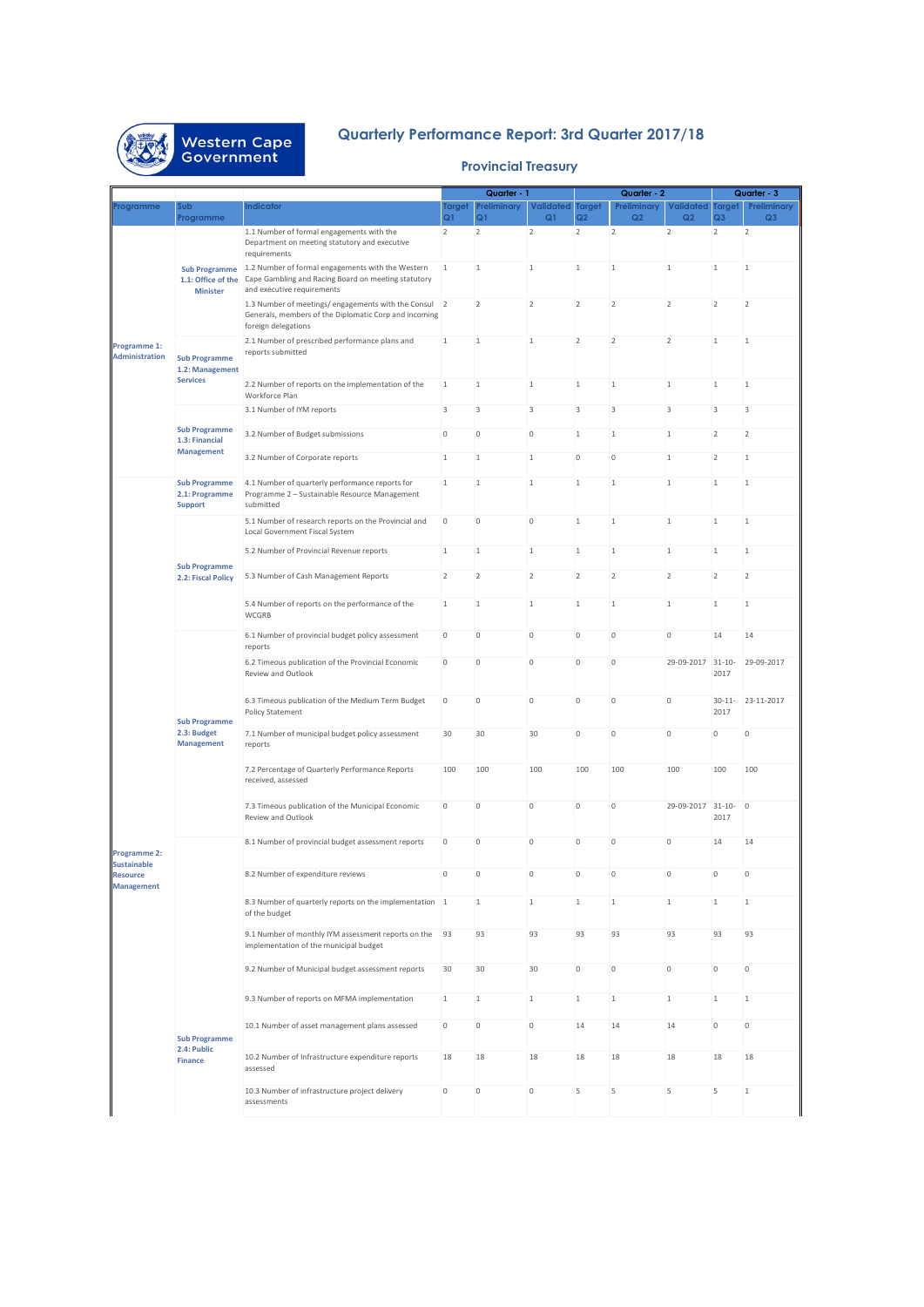|                                                |                                                                                        |                                                                                                                                                        |                     | Quarter - 1                   |                        | Quarter - 2         |                   |                             | Quarter - 3                                                     |                                 |
|------------------------------------------------|----------------------------------------------------------------------------------------|--------------------------------------------------------------------------------------------------------------------------------------------------------|---------------------|-------------------------------|------------------------|---------------------|-------------------|-----------------------------|-----------------------------------------------------------------|---------------------------------|
| Programme                                      | Sub<br>Programme                                                                       | Indicator                                                                                                                                              | Target<br>Q1        | Preliminary<br>Q <sub>1</sub> | <b>Validated</b><br>Q1 | <b>Target</b><br>Q2 | Preliminary<br>Q2 | Validated<br>Q <sub>2</sub> | <b>Target</b><br>Q <sub>3</sub>                                 | Preliminary<br>Q <sub>3</sub>   |
|                                                |                                                                                        | 10.4 Number of quarterly reports on the implementation 1<br>of infrastructure budgets to Cabinet                                                       |                     | $\mathbf{1}$                  | $\mathbf{1}$           | $\mathbf{1}$        | $\mathbf{1}$      | $\mathbf{1}$                | $\mathbf{1}$                                                    | $\mathbf{1}$                    |
|                                                |                                                                                        | 10.5 Number of developed and tested municipal<br>infrastructure delivery management system(s) in<br>selected municipalities                            | $\mathsf{O}\xspace$ | $\theta$                      | $\mathbb O$            | $\mathbb O$         | $\mathbb O$       | $\mathbb O$                 | $\mathbb O$                                                     | $\mathbf 0$                     |
|                                                |                                                                                        | 11.1 Number of datasets managed                                                                                                                        | 4                   | $\overline{4}$                | $\overline{4}$         | $\overline{4}$      | $\overline{4}$    | $\overline{4}$              | $\overline{4}$                                                  | 4                               |
|                                                |                                                                                        | 11.2 Number of budget process plans managed                                                                                                            | $\mathbf{1}$        | $\mathbf{1}$                  | $\mathbf{1}$           | $\circ$             | $\mathbb O$       | $\mathbf{1}$                | $\mathbf{1}$                                                    | $\mathbf{1}$                    |
| Programme 3:<br>Asset<br><b>Management</b>     | <b>Sub Programme</b><br>3.1: Programme<br><b>Support</b>                               | Number of quarterly performance reports for<br>Programme 3 - Asset Management submitted                                                                | $\,1\,$             | $\mathbf{1}$                  | $1\,$                  | $1\,$               | $1\,$             | $1\,$                       | $1\,$                                                           | $\mathbf{1}$                    |
|                                                |                                                                                        | Number of interventions performed to assist<br>departments with the continuous improvements of their<br>supply chain and asset management systems      | 4                   | $\overline{9}$                | $\overline{9}$         | 8                   | 8                 | 8                           | $\,$ 8 $\,$                                                     | 8                               |
|                                                |                                                                                        | 13.2 Number of SCM/AM and SCM Systems assessment 41<br>reports                                                                                         |                     | 42                            | 42                     | 43                  | 44                | 44                          | 43                                                              | 43                              |
|                                                |                                                                                        | 13.3 Number of interventions for strategic sourcing<br>implementation                                                                                  | $\circ$             | $\theta$                      | $\mathbb O$            | $\mathbf{1}$        | 1                 | $\mathbf{1}$                | $\mathbb O$                                                     | $\bf 0$                         |
|                                                |                                                                                        | 13.4 Number of supplier engagement sessions held to<br>develop and educate suppliers                                                                   | 3                   | 5                             | 5                      | $\overline{4}$      | 5                 | 5                           | $\overline{4}$                                                  | $\overline{4}$                  |
|                                                | <b>Sub Programme</b><br>3.2: Supply Chain                                              | 14.1 Number of municipal SCM and MAM Virtuous Cycle 2<br>assessment reports                                                                            |                     | $\overline{2}$                | $\overline{2}$         | $\overline{4}$      | $\overline{4}$    | $\overline{4}$              | $\overline{2}$                                                  | $\overline{2}$                  |
|                                                | <b>Management</b>                                                                      | 14.2 Number of municipalities assisted with the<br>implementation of the model policy for infrastructure<br>procurement                                | $\overline{2}$      | $\overline{2}$                | $\overline{2}$         | $\overline{4}$      | $\overline{4}$    | $\overline{4}$              | $\overline{2}$                                                  | $\overline{2}$                  |
|                                                |                                                                                        | 14.3 Number of structured municipal training<br>interventions                                                                                          | 3                   | 3                             | 3                      | $\overline{4}$      | $\overline{4}$    | $\overline{4}$              | 3                                                               | 3                               |
|                                                |                                                                                        | 14.4 Number of municipalities assisted with asset<br>management business processes                                                                     | $\,0\,$             | $\bf 0$                       | $\mathbb O$            | $\overline{2}$      | $\overline{2}$    | $\overline{2}$              | $\overline{2}$                                                  | $\overline{2}$                  |
|                                                |                                                                                        | 14.5 Number of Municipal Districts assisted with<br>localisation of procurement.                                                                       | 0                   | $\bf 0$                       | $\bf 0$                | $\overline{2}$      | $\overline{2}$    | $\overline{2}$              | $\overline{2}$                                                  | $\overline{2}$                  |
|                                                | <b>Sub Programme</b><br>3.3: Supporting<br>and Interlinked<br><b>Financial Systems</b> | Number of institutions provided with user account<br>management service i.r.o. provincially operated financial<br>systems                              | 147                 | 147                           | 147                    | 147                 | 147               | 147                         | 147                                                             | 147                             |
|                                                |                                                                                        | 15.2 Number of votes assisted with planning and<br>preparation of data i.r.o. all provincially operated<br>financial systems for migration to the IFMS | 0                   | $\theta$                      | $\bf 0$                | $1\,$               | $\mathbf{1}$      | $1\,$                       | $\mathbb O$                                                     | 0                               |
|                                                |                                                                                        | 15.3 Number of votes assisted in providing and analysing 0<br>data                                                                                     |                     | $\bf 0$                       | $\circ$                | 3                   | $\overline{3}$    | 3                           | $\overline{A}$                                                  | 4                               |
|                                                | <b>Sub Programme</b><br>4.1: Programme<br><b>Support</b>                               | Number of quarterly performance reports for<br>Programme 4 - Financial Governance submitted                                                            |                     | 1                             |                        |                     | 1                 |                             |                                                                 |                                 |
| Programme 4:<br><b>Financial</b><br>Governance | <b>Sub Programme</b><br>4.2: Accounting<br><b>Services</b>                             | Number of votes assessed with the applicable<br>accounting and norms and standards requirements                                                        | 14                  | 14                            | 14                     | 14                  | 14                | 14                          | 14                                                              | 14                              |
|                                                |                                                                                        | 17.1 Number of Municipalities supported with the<br>accounting reporting framework                                                                     | 0                   | $\circ$                       | $\circ$                | 30                  | 29                | 29                          | $\circ$                                                         | $\mathbf{1}$                    |
|                                                |                                                                                        | 17.2 Number of Reports submitted for MGRO<br>engagements including progress on mSCOA                                                                   | 0                   | $\mathbb O$                   | $\mathbb O$            | $\circ$             | $\mathbb O$       | $\mathbb O$                 | $\mathbb O$                                                     | $\bf 0$                         |
|                                                |                                                                                        | 17.3 Number of Reports submitted for MTEC<br>engagements                                                                                               | 30                  | 30                            | $\mathbb O$            | $\circ$             | $\mathbb O$       | $\mathbb O$                 | $\mathbb O$                                                     | $\bf 0$                         |
|                                                |                                                                                        | 18.2 Number of accounting training interventions                                                                                                       | $\mathbf{1}$        | $\mathbf{1}$                  | $1\,$                  | $\mathbf{1}$        | $\mathbf{1}$      | 1                           | $\mathbf{1}$                                                    | $\mathbf{1}$                    |
|                                                |                                                                                        | 18.4 Number of CGRO assessment reports coordi-nated 1<br>per vote                                                                                      |                     | $\mathbf{1}$<br>$\mathbf{1}$  | $1\,$<br>1             | $1\,$<br>1          | $\mathbf{1}$<br>1 | $1\,$                       | $1\,$<br>$\mathbb O$                                            | $1\,$<br>$\mathsf{O}\xspace$    |
|                                                |                                                                                        | 18.5 Number of quarterly governance engagements with 1<br>departments                                                                                  | $\mathbf 0$         | $\bf 0$                       | $\circ$                | $\circ$             | $\mathbb O$       | $\mathbf{1}$<br>$\mathbb O$ | $\mathbf{1}$                                                    | Tabling                         |
|                                                |                                                                                        | 18.3 Timeous Publication and tabling of the ACFS                                                                                                       |                     |                               |                        |                     |                   |                             | month<br>after<br>receipt 2018.<br>of audit<br>report<br>on the | delayed until<br>end of January |